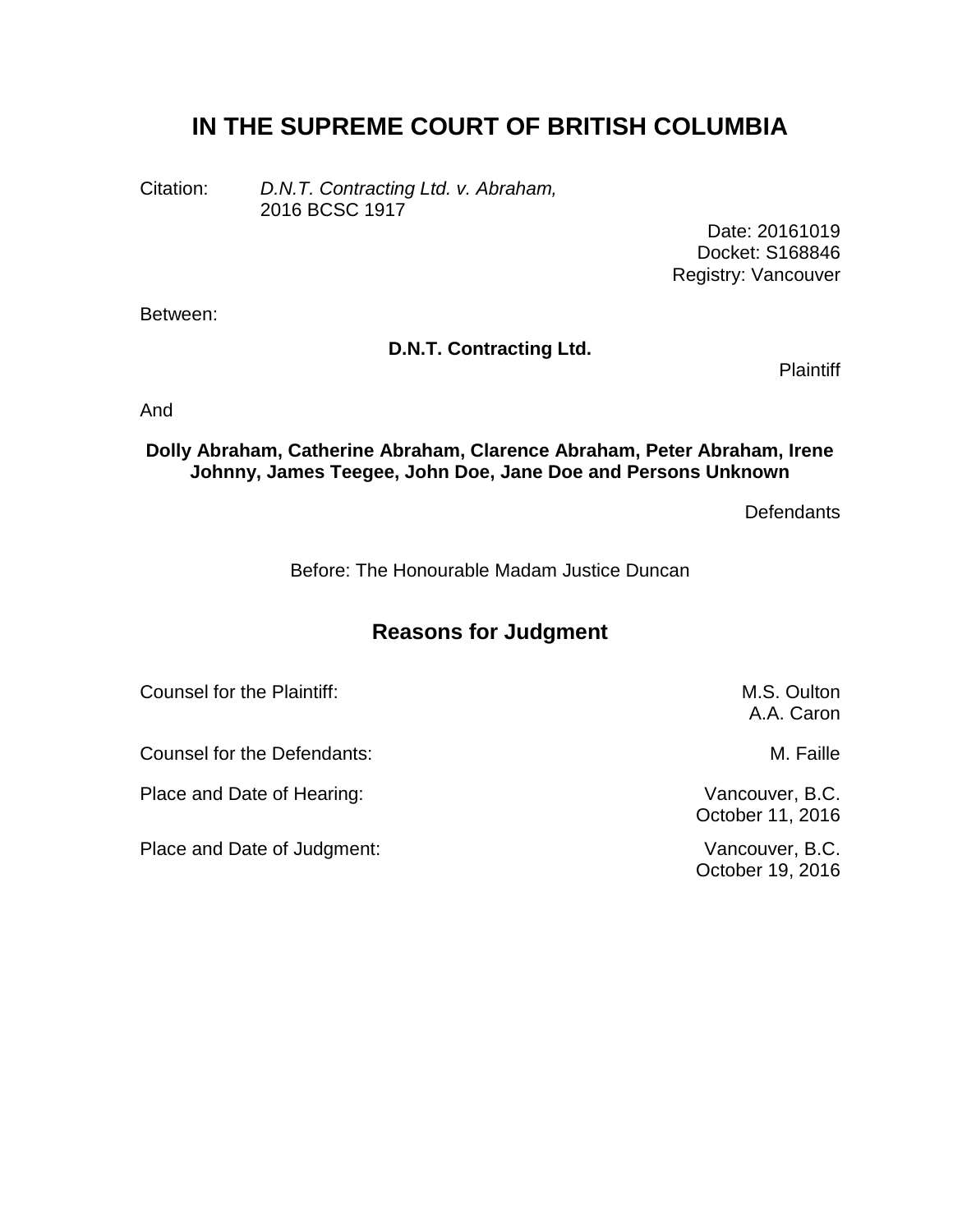#### **Introduction**

[1] On October 12, 2016, I granted the plaintiff an injunction against the defendants, with reasons to follow. These are my reasons.

[2] The plaintiff, D.N.T. Contracting Ltd., is a logging company. Dolly Abraham and the other named defendants are members of the Takla Lake First Nation. The plaintiff filed its Notice of Civil Claim on September 23, 2016 against the defendants, seeking injunctive relief or, in the alternative, damages arising from a blockade the defendants placed on a forest service road, preventing the plaintiff from harvesting timber. The blockaded area is about two and one half hours from Fort St. James by passenger vehicle.

[3] The plaintiff applies for an interim injunction restraining the defendants and any other person from blocking, physically impeding or delaying access to the harvesting sites located within the boundaries of Timber Sale License A91256 (the "Licence"). The defendants have yet to file a response, but in opposing the injunction maintain that the Licence, and the extension of the Licence on September 9, 2016, were granted to the plaintiff by the Crown without properly consulting the Takla Lake First Nation, in violation of the principles in *Haida Nation v. British Columbia (Minister of Forests)*, 2004 SCC 73. It is a fair inference that this will also be a defence to the action.

[4] The Takla First Nation applied to be added as a defendant in this litigation on September 30<sup>th</sup>. I understand Mr. Justice Bowden dismissed the application on the basis that the personal defendants had standing to raise issues of aboriginal rights and title and lack of consultation.

[5] The Province of British Columbia, which issued the Licence through the Timber Sales Manager, is not a party to this action; however, on October 11, the day of the plaintiff's injunction application, the defendants filed an application for judicial review of the grant of the Licence, naming the Province and the plaintiff as parties.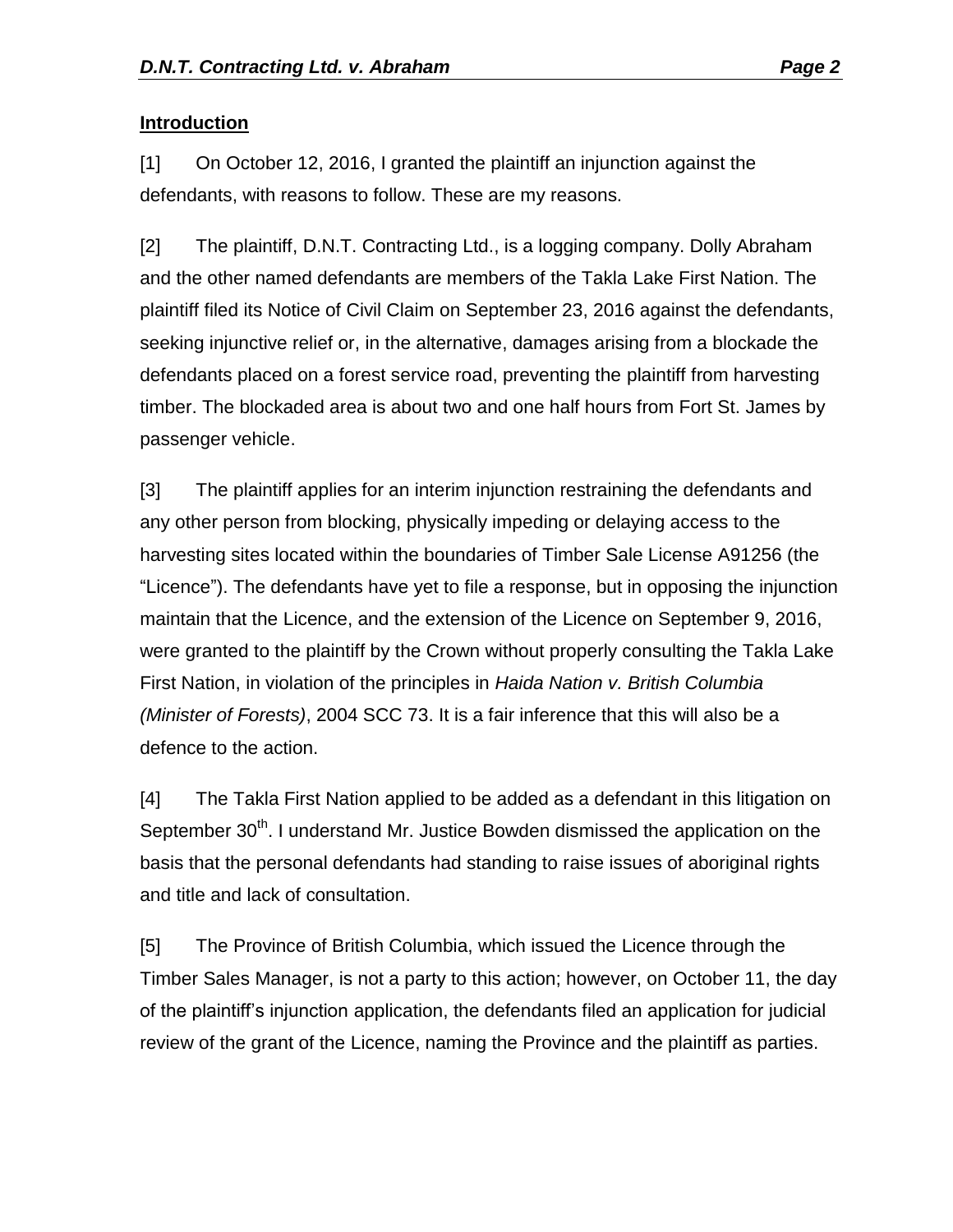#### **The Licence**

[6] The Licence is a written agreement dated January 12, 2015 between the Province of British Columbia, through the Timber Sales Manager, and the plaintiff. The plaintiff was the successful bidder for the Licence, which granted the right to harvest Crown timber from designated areas, known as cut blocks, within the Prince George Timber Supply Area. There are related rights for the plaintiff to use portions of certain Forest Service Roads in connection with its operations.

[7] The Licence includes four cut blocks. The total size of the four cut blocks is 357 hectares. The value of the stumpage is approximately over \$1.4 million. The plaintiff has to pay stumpage for the timber, whether it is harvested or not. The Licence was time-limited and as I will discuss later, the plaintiff had to renew it in September of this year, incurring an extension fee of \$67,227.

[8] The harvesting of timber from the cut blocks is governed by harvest and silviculture plans which prescribe how much timber can be taken and what areas it can be taken from. The plans in this case stipulate that the cut blocks are in an area of high archeological interest to the local First Nations people. Studies were done prior to the granting of the Licence to identify specific archeological and culturally significant features in the survey area, such as culturally modified trees, but the plans note that some may have been missed. If any are discovered during activities in the blocks, work in the area must cease and the timber sales manager immediately notified.

[9] Other aspects of the plan stipulate that timber is not to be harvested, nor roads built, near areas where enumerated species exist. There are also provisions for riparian management strategies.

[10] The Licence contains the following provision:

## **10.00 ABORIGINAL RIGHTS, ABORIGINAL TITLE, TREATY RIGHTS**

10.01 Notwithstanding any other provision of this Licence, if a court of competent jurisdiction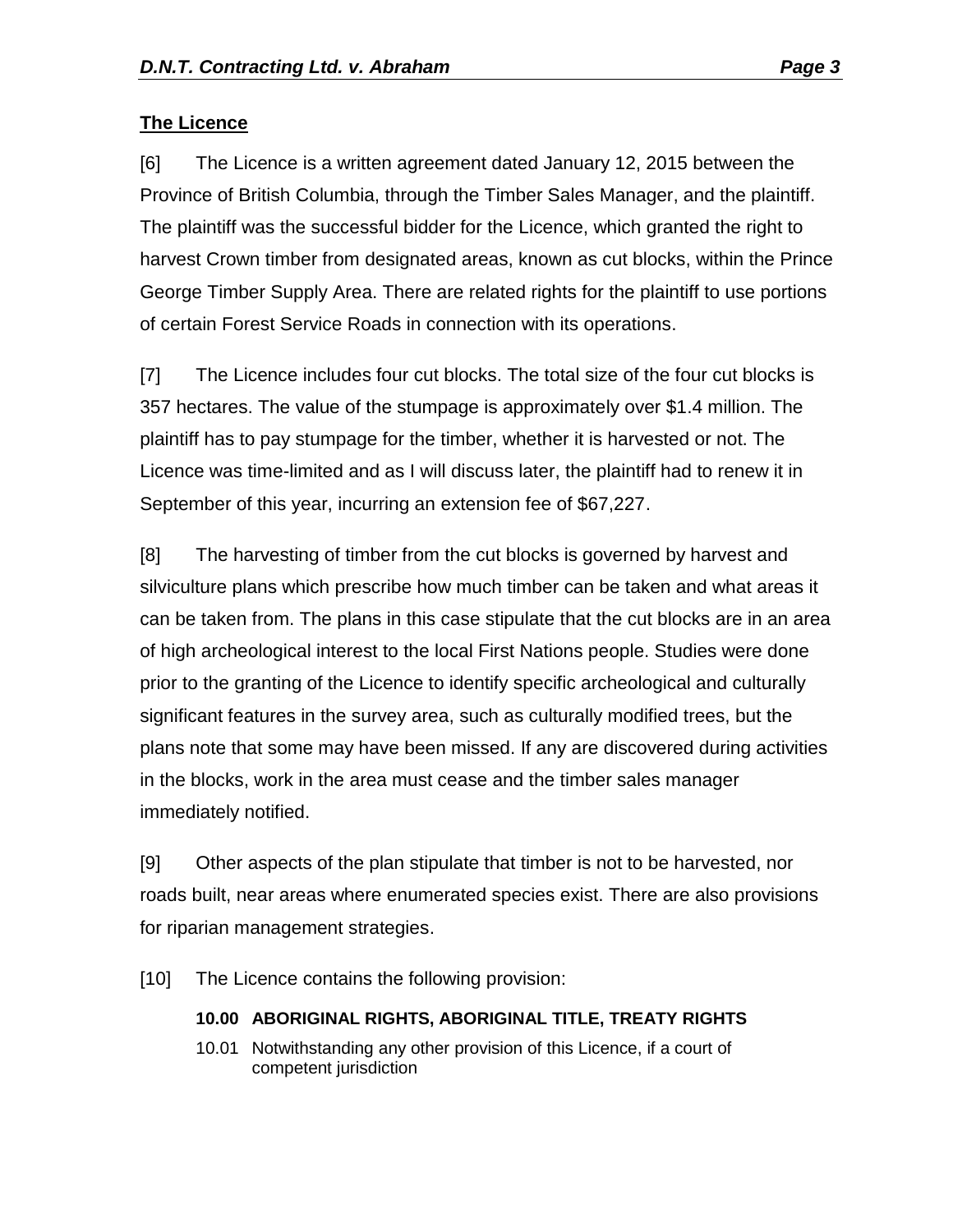- (a) determines that activities or operations under or associated with this Licence will unjustifiably infringe an aboriginal right or title, or a treaty right,
- (b) grants an injunction further to a determination referred to in subparagraph (a), or
- (c) grants an injunction pending a determination of whether activities or operations under or associated with this Licence will unjustifiably infringe an aboriginal right or title, or a treaty right,

the Timber Sales Manager, in a notice given to the Licensee, may vary or suspend this Licence, in whole or in part, or refuse to issue a Road Permit or other permit given to the Licensee, to be consistent with the court determination.

[11] This licensee does not have an analogous right to suspend operations without economic consequences where operations are disrupted by activities related to aboriginal rights. The licences are not granted in perpetuity and even if the timber is not harvested, the licence holder has to pay stumpage.

[12] The Licence was granted in January 2015 but the plaintiff and BC Timber Sales were notified there was a pending burial ceremony in the vicinity of the Licence area. The plaintiff deferred work on the Licence until June, when its employees conducted a pre-work inspection. Harvesting of timber began in July.

[13] On July 22, 2015, the plaintiff's employees encountered a blockade in the middle of the road near the junction of Driftwood and Fall-Tsayta Forest Services Roads. The individuals told the plaintiff to cease all operations within a 50 km radius around a burial site on Fall-Tsayta FSR. The plaintiff complied with the request.

[14] On July 24, representatives of the plaintiff, BC Timber Sales and the Takla First Nation met to discuss the blockade. One of the individuals involved in the blockade, Dolly Abraham, was asserting a family trap line in the area as well as a burial site. The plaintiff chose to respect the mourning period and moved its equipment out of the area at the end of July. At that point, the plaintiff had felled and bunched 18,600 cubic metres of timber. Approximately 4,600 cubic metres had been hauled out and delivered to a customer, leaving 14,000 cubic metres on the ground and a further 45,730 cubic metres standing in the four cut blocks.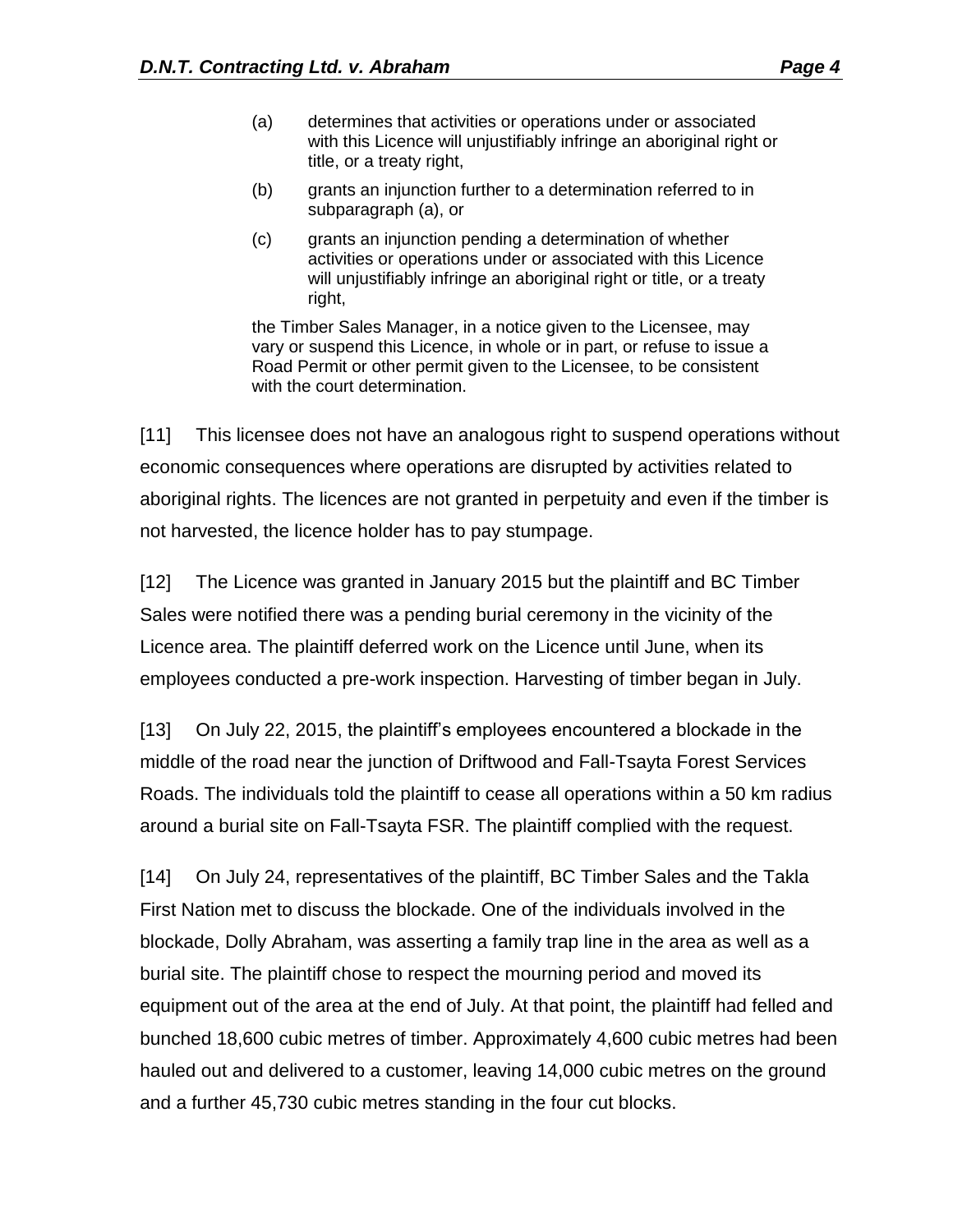[15] The plaintiff tried to discuss resuming operations in March and April 2016 with Chief John French of the Takla First Nation, but did not meet with success.

[16] The Licence was set to expire on September 11, 2016. Dave Neufeld, the principal of the plaintiff company, submitted an application to extend the Licence. The extension was granted and the plaintiff paid nearly \$70,000 in associated fees.

[17] The plaintiff recommenced operations on the cut blocks on September 7, 2016. Two days later, the defendants reinstated a blockade at the same location as before. The blockade consists of a large log, a wire obstruction and signs stating "no trespassing". While the entire width of the road is not blocked, the remaining portion is not sufficient to safely drive logging trucks or other timber harvesting equipment through.

[18] On September 12, representatives of the plaintiff attended the road block. Dolly Abraham told them the defendants objected to any further logging in the area but they would probably negotiate if a revenue sharing could be reached. Ms. Abraham refused to allow the plaintiff to return to work the next day. She alleged the plaintiff's operations were occurring on reserve land but could not or would not produce a map to prove her allegation. Ms. Abraham said she would do so the next time they met.

[19] Personnel from the plaintiff's company went back on September 14, 15, 16, 19 and 22. On each occasion, Ms. Abraham or another individual at the blockade told them they could not return to work. Ms. Abraham also voiced complaints about BC Timber Sales and suggested there may be a cabin located somewhere in the logging block.

[20] On September 19, representatives of the plaintiff provided Dolly Abraham, Catherine Abraham, Peter Abraham and Irene Johnny a copy of a written notice that it intended to commence legal proceedings to obtain an injunction.

[21] The RCMP made intermittent appearances at the blockade to ensure matters remained peaceful.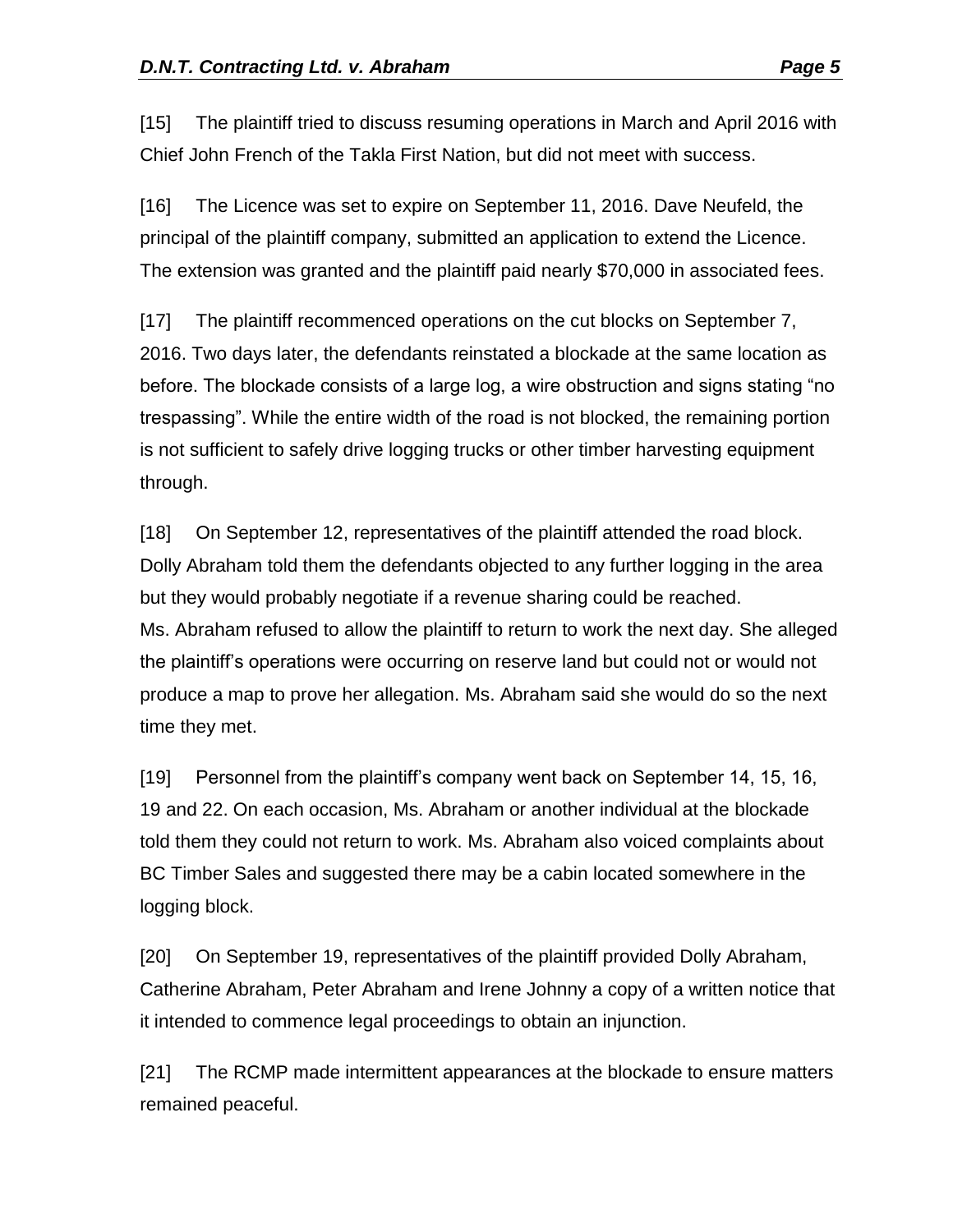[22] To date, approximately 17,000 cubic metres of timber remain on the ground in the cut blocks and 42,700 cubic metres of standing timber remain to be harvested from the Licence area. The defendants continue to refuse access. No maps have been produced by the defendants to illustrate that burial sites are within the cut block boundaries. The plaintiff's personnel who walked the cut block located no cabin.

[23] The defendants tendered the affidavits of Chief John French and Dolly Abraham. Chief French was elected as Chief of the Takla First Nation in May 2015. He explained the importance of the Takla's traditional territory and his involvement with the matters in and around the Takla community through his life. There are about 800 registered members of the Takla First Nation. About 200 of those live in or close to the reserves, including the general area of the cut blocks, called k'eyukh.

[24] Chief French has worked in the forest industry. He is not opposed to logging but feels his people's lands have been the subject of too much resource harvesting in too short a time. His people's territory measures over 27,000 square kilometres. The Takla Nation has never entered into a treaty with the Crown but has attempted to work with the province in good faith on matters relating to the land. The Takla Nation and six others entered into a collaboration agreement with the provincial government.

[25] Because of the perception that too much timber harvesting has been happening too quickly, Takla and the six other nations have prioritized the negotiation of a comprehensive forestry agreement with the province. They hope to do so before significant resources are harvested, most particularly old growth trees. Chief French estimates 50% of the trees in the Licence area that would be harvested by the plaintiff are old growth trees. They have spiritual and economic importance to the Takla.

[26] Chief French deposes that the Takla receives hundreds of requests and proposals to be consulted, consistent with the Crown's duty to consult, but that such requests and proposals can be difficult to manage for a small reserve. The Takla was also subject to an audit in 2011-2012 which disclosed significant financial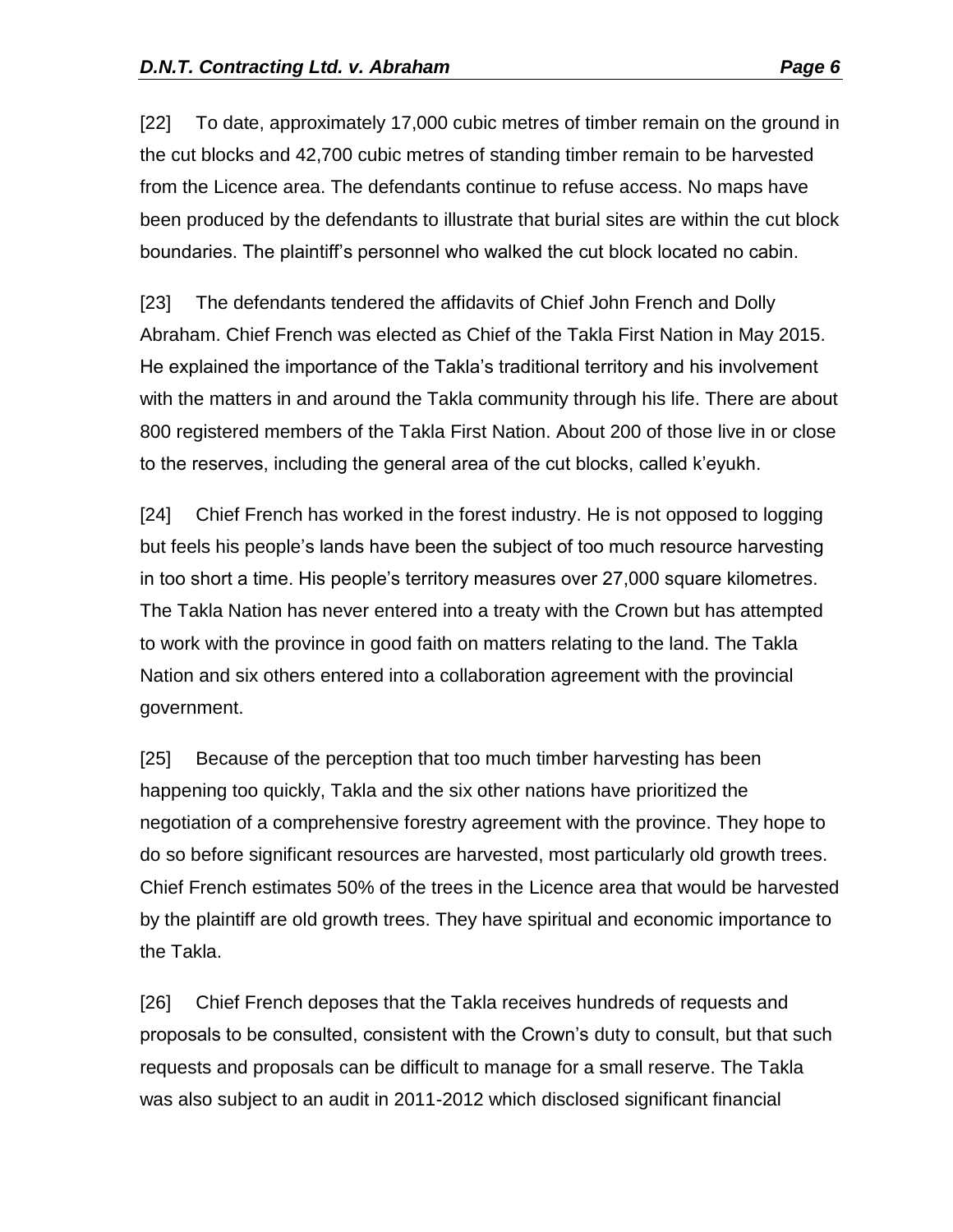management issues of previous Takla administrations. This, in turn, triggered the imposition of the Management Action Plan which had an impact on the Takla's ability to be meaningfully consulted about potential impacts on title and rights, particularly between 2012 and 2015 when much of the groundwork for the Licence at issue in this case was done.

[27] Chief French says his community has repeatedly expressed concerns to provincial officials that there be no logging under the Licence at issue until there is a meeting of the minds. BC Timber Sales, he says, has not taken any steps to address the Takla's concerns. BC Timber Sales maintains it cannot go backwards on the Licence and did not meet with Takla members before issuing the Licence. Chief French also says the Takla were not consulted when the Licence extension was granted in September of this year.

[28] Chief French say he has continued to try to engage with the plaintiff to reach a negotiated or mediated solution, whereas Dave Neufeld for the plaintiff deposes that efforts to contact Chief French have not met with success. Chief French characterizes an injunction at this stage as something that would inflame matters and be an impediment to trust and dialogue between the protesters and the plaintiff. He seeks an adjournment or deferral of the injunction until further discussions can be had.

[29] Dolly Abraham deposes that her family k'eyukh, or hereditary landholding, is in the area of the cut blocks. She confirms there are several burial sites in the area contemplated to be logged. Her family hunts and traps for sustenance in the immediately vicinity and directly within the Licence area and would be impacted by tree harvesting. Sacred sites in the area might be impacted or depleted of their spiritual powers. There are old growth trees which have been carved or modified by members of her k'eyukh.

[30] Ms. Abraham says that to her knowledge, neither her family nor the Takla were meaningfully consulted about the issuance of the Licence. She, too, is prepared to engage in good faith negotiations with the plaintiff and the province to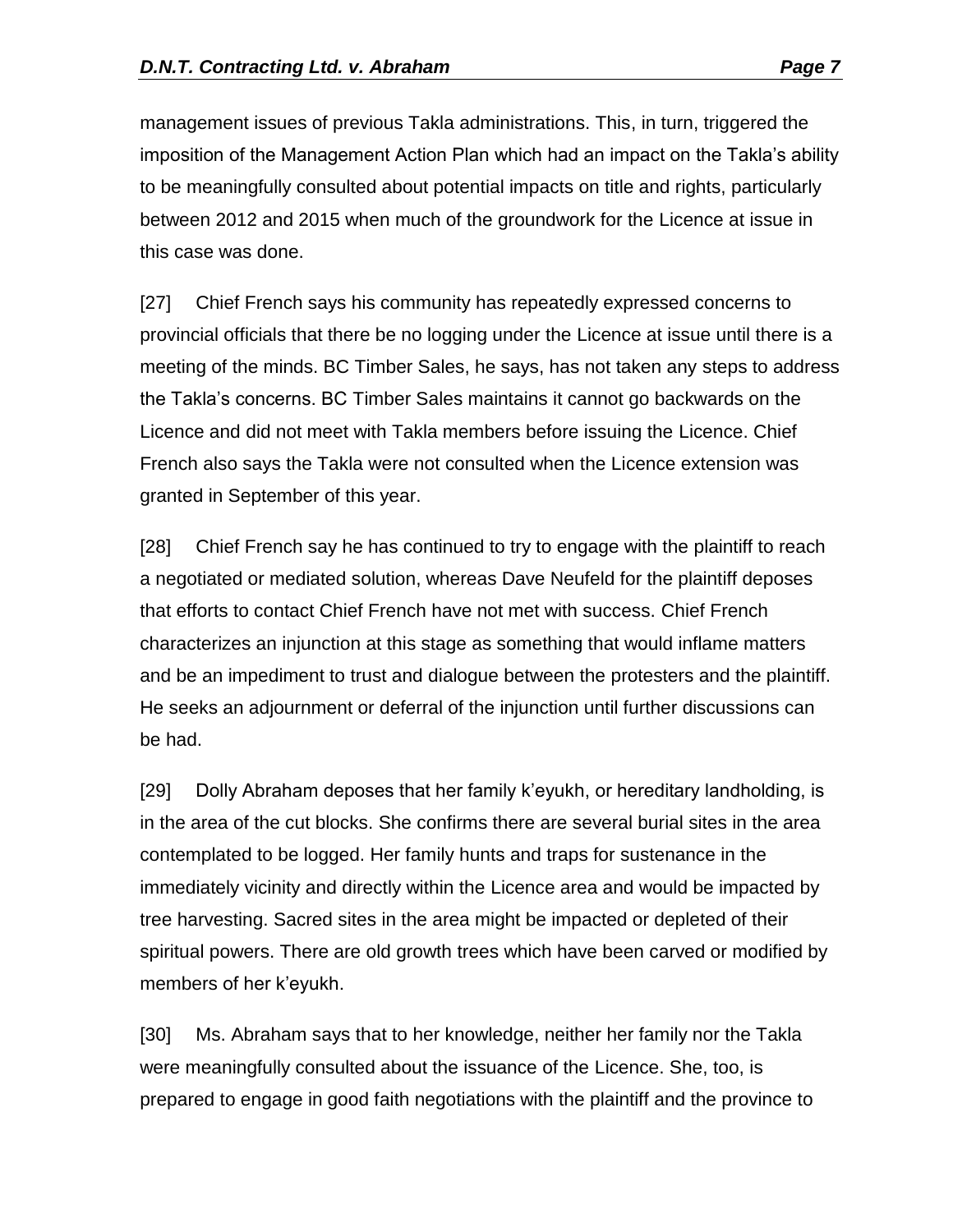resolve their concerns about the Licence and supports Chief French's efforts to bring the parties together to attempt to reach a mutually agreeable solution.

### **The Law**

[31] The test applied in British Columbia on an application for an interlocutory injunction stems from *A.G.(B.C.) v. Wale* (1986), 9 B.C.L.R. (2d) 333 (C.A.) and *RJR-MacDonald Inc. v. Canada (Attorney General)*, [1994] 1 S.C.R. 311. *Wale* sets out a two-part test (fair question to be tried and balance of convenience), while *RJR-MacDonald* adds the requirement of irreparable harm as a separate consideration from the balance of convenience. The parties proceeded on the basis of the threepart test.

## **Fair Question to be Tried**

[32] The defendants do not dispute that there is a fair question to be tried, or to put it more accurately, that there are several fair questions to be tried: whether the blockade preventing the plaintiff from harvesting timber pursuant to its licence is in violation of the law and tortious as well as contrary to ss.  $423(1)(q)$  and  $430(1)(q)$  of the *Criminal Code*. In light of that, I will turn to the second issue, irreparable harm.

#### **Irreparable Harm**

[33] The plaintiff's primary position is that it need not demonstrate irreparable harm where there is unlawful conduct, based on *T.N.T. Canada Inc. v. General Truck Drivers and Helpers Union,* 1990 CanLII 1637 BCSC, which cited *Pacific Western Airlines v. UAW* 1986 ABCA 38. But the plaintiff maintains the requirement for proof of irreparable harm has been met.

[34] The plaintiff relies on the affidavit evidence of David Neufeld. Mr. Neufeld deposes that his crews are down, he is losing revenue and some of his equipment is behind the blockade. He had to pay to extend the Licence, which would have expired in early September. Much of the available timber in the Licence area is beetle kill and 44% of the pine is already dead, in his estimation. Harvesting it before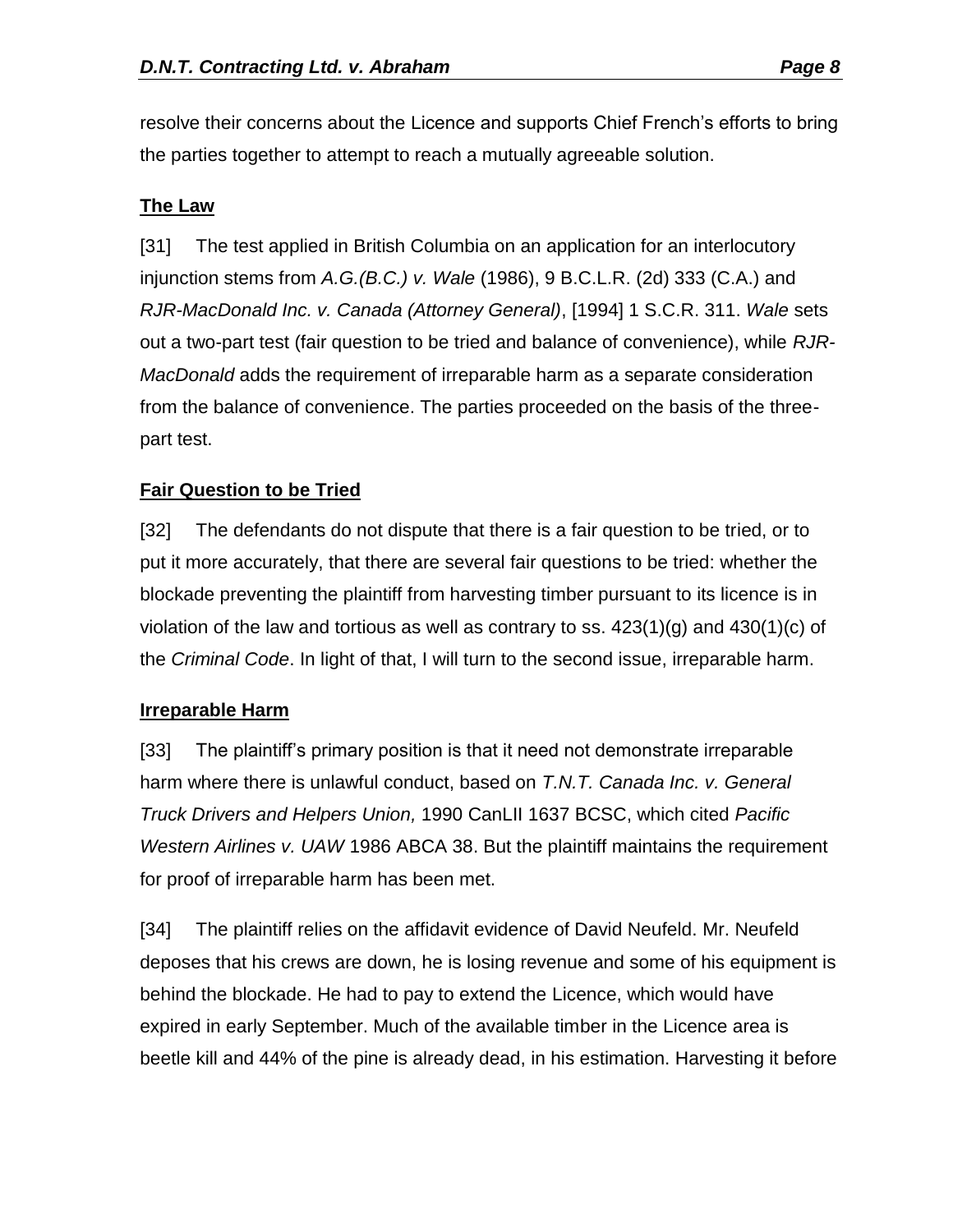it becomes worthless is a matter of economic significance to the plaintiff. There is also timber on the ground that is degrading and becoming less valuable as a result.

[35] If the plaintiff cannot harvest the remaining timber it will still be required to pay the full stumpage owing on the Licence, approximately \$1,450,000, despite having sold only a small fraction of the total standing timber. The plaintiff would also be responsible for road deactivation, pile burning and other ancillary duties pursuant to the Licence and may forfeit its original deposit of \$77,403.43.

[36] Counsel for the defendant maintains that interference with an ongoing business does not prove irreparable harm and, in any event, the evidence of harm in this case is thin and vague. There is no evidence a delay in work will actually harm the plaintiff and some of the losses adverted to by David Neufeld are past losses. The plaintiff will only lose revenue if it is permanently prevented from harvesting, not if it is temporarily prevented by the blockade. Counsel argues that to the contrary, irreparable harm will be caused if the contract is carried out without further discussions between the interested parties and the outcome of the very recently filed application for judicial review. The trees will still be there to be harvested at the end of the litigation if the injunction is not granted. Counsel likened an injunction in this case as akin to summary judgment against the defendants.

[37] Counsel for the plaintiff relied on a number of cases from this Court to illustrate that business loss can constitute irreparable harm. Recently, in *A.J.B. Investments Ltd. v. Elphinstone Logging Focus*, 2016 BCSC 734, Mr. Justice Greyell granted an injunction to a logging company attempting to harvest timber on its private managed forest lands in the face of a blockade of individuals with environmental concerns. The applicant alleged irreparable harm if relief was not granted in the form of loss of income, delay from replanting and future losses along with the lost value of timber which had been harvested but remained on the ground on the cut block. The defendants offered compromise to allow the plaintiff to access the cut timber in return for certain promises and meaningful discussions. The offer was refused and the plaintiff sought an injunction.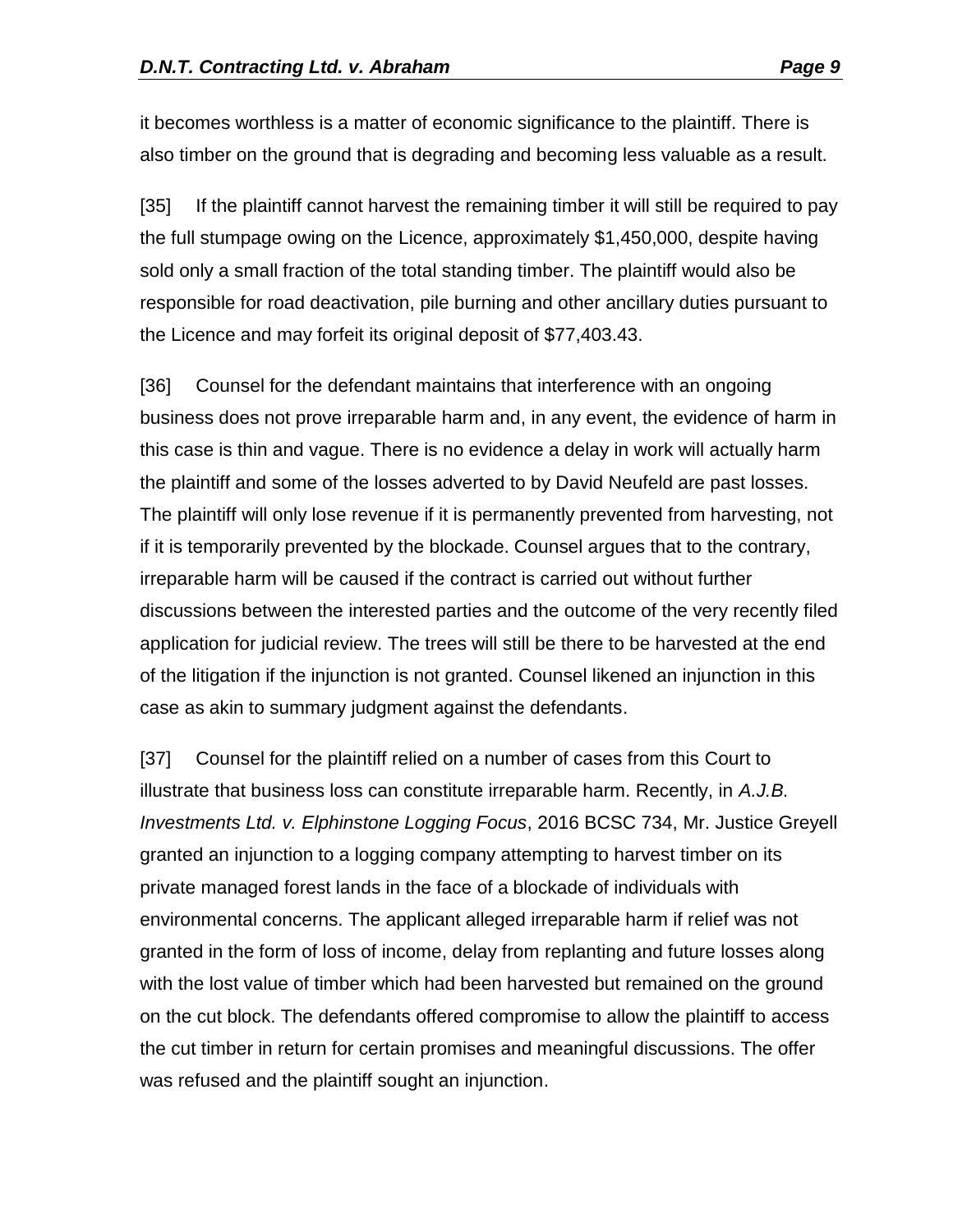#### [38] Greyell J. said:

[31] I am of the view the plaintiff has established that it has and will suffer irreparable harm should the injunction not be issued. There are many decisions of this court which stand for the proposition that interference with a business as an ongoing concern has been regarded as irreparable harm within the context of the test for an injunction: *West Fraser Mills v. Members of Lax Kw'Alaams*, 2004 BCSC 815 at paras. 21-22; *International Forest Products Ltd. v. Kern*, [2000] B.C.J. No. 1533 (S.C.); *MacMillan Bloedel Ltd. v. Simpson*, [1993] B.C.J. No. 1798 (S.C.), affirmed (1993), 96 B.C.L.R. (2d) 201 (C.A.); *Tlowitsis-Mumtagila Band v. MacMillan Bloedel Ltd.* (1990), 53 B.C.L.R. (2d) 69 (C.A.) at p. 78; and *McLeod Lake Indian Band v. British Columbia*, [1988] B.C.J. No. 2058 (S.C.) at p. 4.

[32] In *Trans Mountain Pipeline ULC v. Gold*, 2014 BCSC 2133 at para. 118 the court stated:

> As to the question of irreparable harm, I am satisfied that the failure to grant the injunction would cause the plaintiff irreparable harm. The plaintiff has advanced essentially uncontradicted evidence that the delays occasioned by the activities at issue have and will continue to cause the substantial costs and potential losses of revenues which are not recoverable. The harm although primarily economic, is thus, nonetheless, irreparable.

[33] In *Red Chris* the court stated at para. 68:

As well, irreparable harm may be caused when a blockade forces a company to downsize, as a result of unemployment which affects workers, their families, and their communities. The emotional and psychological effects of long-term unemployment are harms that cannot be compensated through damages: *Snuneymuxw First Nation et al v. HMTQ et al*, 2004 BCSC 205, at para 35.

#### **The Balance of Convenience**

[39] Some of the considerations under this branch of the test are an examination of the *status quo*; the strength of the plaintiff's case; the relative magnitude of the harm; and whether the public interest is engaged, per Butler J. in *British Columbia Hydro and Power Authority v. Boon*, 2016 BCSC 355 at para. 69.

[40] Counsel for the defendants submits the *status quo* would be preserved by refusing the injunction and effectively sanctioning the blockade. Counsel for the plaintiff maintains the *status quo* should permit the plaintiff to act on a presumptively valid licence granted pursuant to a statutory process. The defendants' assertion of a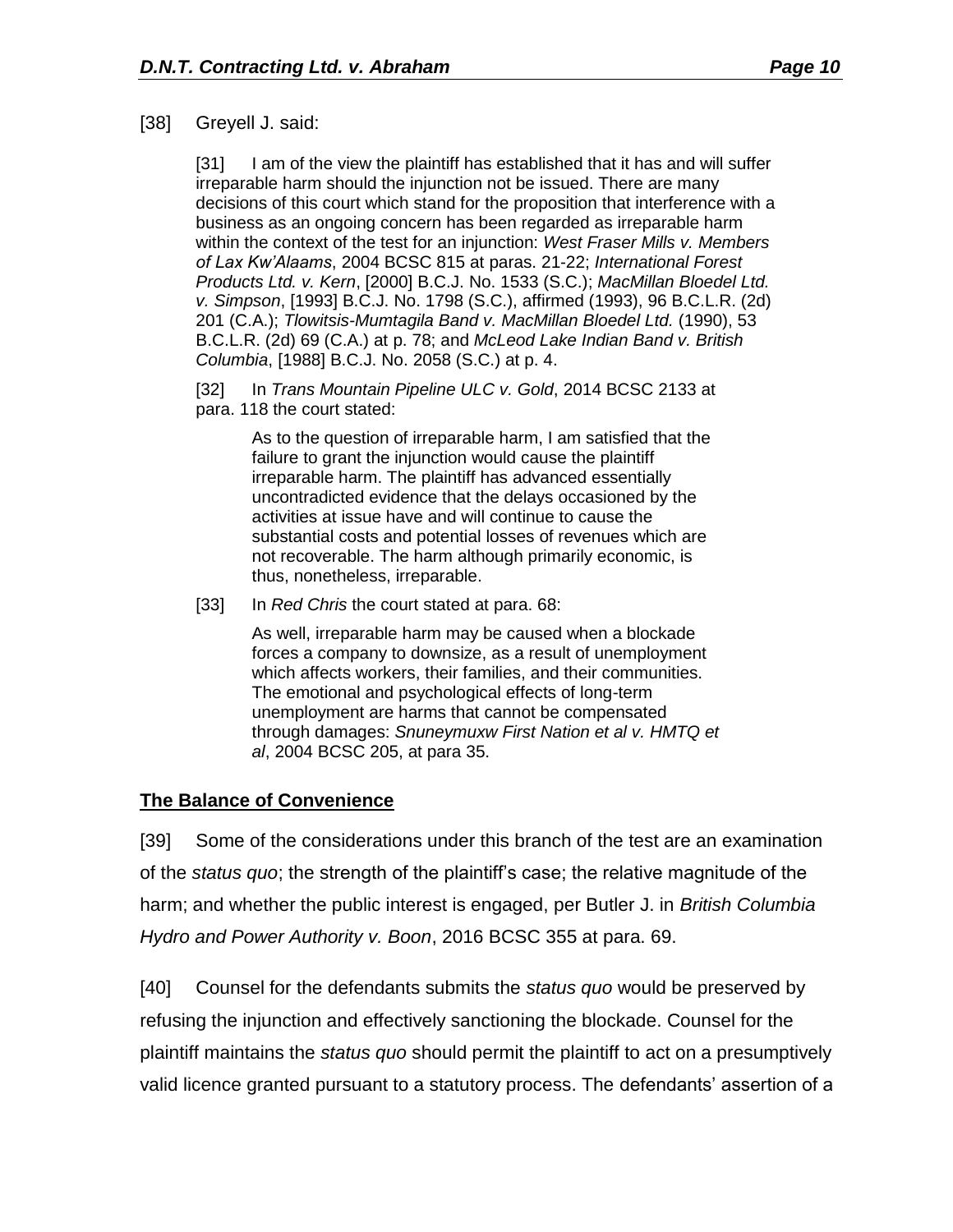breach of the Crown's duty to consult is not a defence to the action before me. Their actions against the plaintiff constitute an abuse of process, as was the case in *Behn v. Moulton Contracting Ltd.*, 2013 SCC 26.

[41] The circumstances in *Behn* are similar to the ones before me. The Crown granted licences to a logging company to harvest timber. Members of the local First Nation blocked the company's access to the logging sites. The logging company brought an action in tort against the defendants, the Behns, who defended their actions on the basis that they had been issued in breach of their constitutional right to be consulted and in violation of their treaty rights. The defendants had not challenged the licences when they were issued, by way of judicial review or other legal avenues. The Chambers judge struck out the portions of the pleadings relating to the validity of the licences as an abuse of process under Rule 19(24) of the Supreme Court Rules. The British Columbia Court of Appeal upheld the Chambers judge: 2011 BCCA 311.

[42] In dismissing the Behns' further appeal, Mr. Justice LeBel for the Court said:

[37] The key issue in this appeal is whether the Behns' acts constitute an abuse of process. In my opinion, in the circumstances of this case, raising a breach of the duty to consult and of treaty rights as a defence was an abuse of process. If the Behns were of the view that they had standing, themselves or through the FNFN, they should have raised the issue at the appropriate time. Neither the Behns nor the FNFN had made any attempt to legally challenge the Authorizations when the British Columbia government granted them. It is common ground that the Behns did not apply for judicial review, ask for an injunction or seek any other form of judicial relief against the province or against Moulton. Nor did the FNFN make any such move.

[38] Had the Behns acted when the Authorizations were granted, clause 9.00 of the timber sale agreements provided that the Timber Sales Manager had the power to suspend the Authorizations until the legal issues were resolved: trial judgment, at para. 16. Moulton would not then have been led to believe that it was free to plan and start its logging operations. Moreover, legal issues like standing could have been addressed at the proper time and in the appropriate context.

[43] LeBel J. concluded:

[42] In my opinion, the Behns' acts amount to an abuse of process. The Behns clearly objected to the validity of the Authorizations on the grounds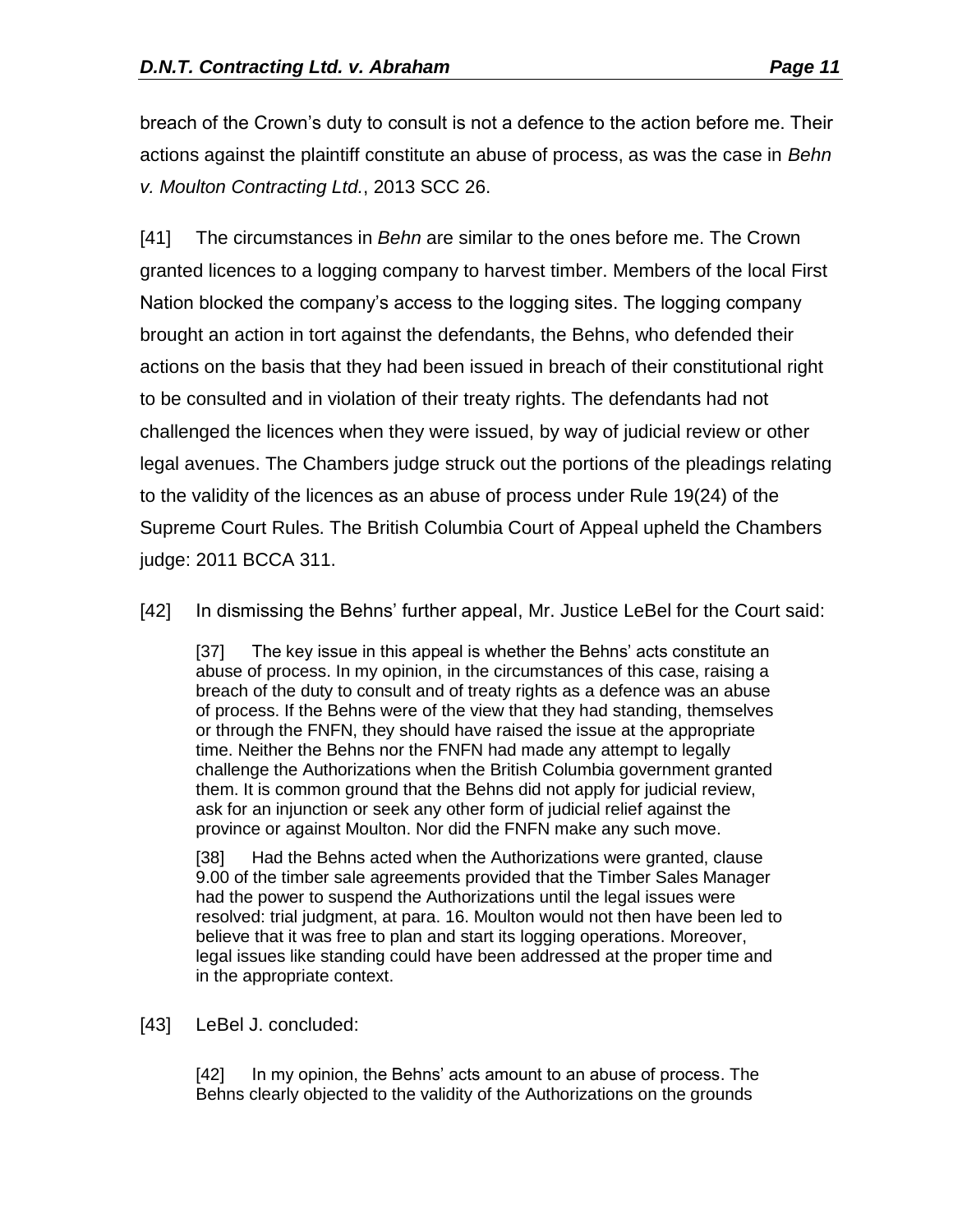that the Authorizations infringed their treaty rights and that the Crown had breached its duty to consult. On the face of the record, whereas they now claim to have standing to raise these issues, the Behns did not seek to resolve the issue of standing, nor did they contest the validity of the Authorizations by legal means when they were issued. They did not raise their concerns with Moulton after the Authorizations were issued. Instead, without any warning, they set up a camp that blocked access to the logging sites assigned to Moulton. By doing so, the Behns put Moulton in the position of having either to go to court or to forgo harvesting timber pursuant to the Authorizations it had received after having incurred substantial costs to start its operations. To allow the Behns to raise their defence based on treaty rights and on a breach of the duty to consult at this point would be tantamount to condoning self-help remedies and would bring the administration of justice into disrepute. It would also amount to a repudiation of the duty of mutual good faith that animates the discharge of the Crown's constitutional duty to consult First Nations. The doctrine of abuse of process applies, and the appellants cannot raise a breach of their treaty rights and of the duty to consult as a defence.

[44] Counsel for the defendants distinguishes *Behn* on the basis that the defendants have not been idle and their objection to logging was not a surprise to the plaintiff. Chief French deposed his efforts to speak with BC Timber Sales about the Takla's concerns with the lack of consultation over the issuance of the Licence. The Takla First Nation, of which the defendants are members, has filed an application for judicial review of the issuance and extension of the Licence. As I understand counsel for the defendants, this fortifies their position by legitimizing the nature of their opposition, which is rooted in the Crown's failure to consult. The delay in pursuing judicial review is due in large part to Chief French's hope or belief that dialogue would solve the problem.

[45] The legitimacy of the process by which the Licence was granted to the plaintiff is the subject of the Takla First Nation's application for judicial review. It is not before me. I am not satisfied it should have any effect on my consideration of the order sought by the plaintiff.

[46] In *British Columbia Hydro and Power Authority v. Boon*, Butler J. was faced with similar arguments about the effect other litigation can or should have on an assessment of the *status quo*. Butler J. said: